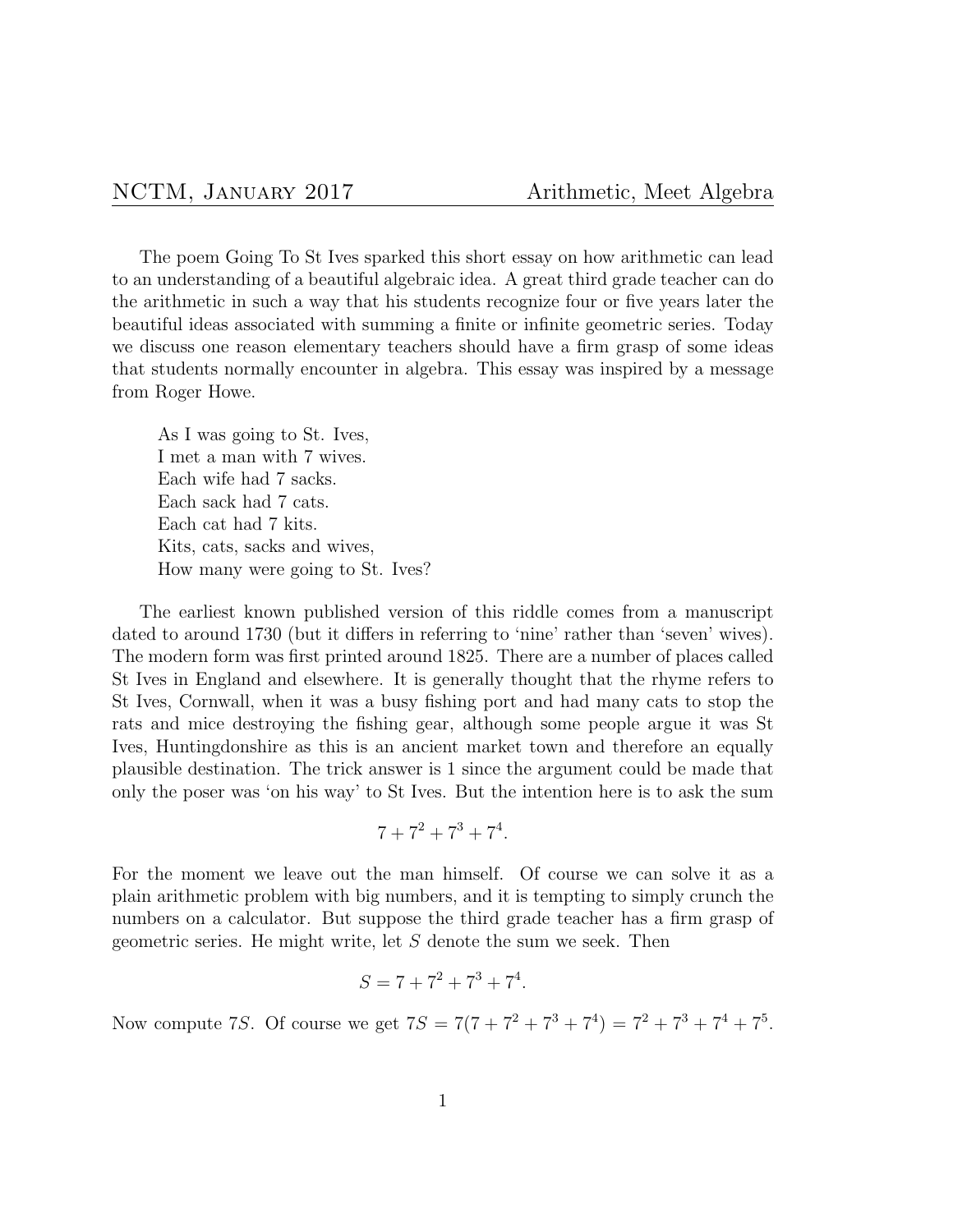Next consider 7*S − S*.

$$
7S - S = 72 + 73 + 74 + 75 - (7 + 72 + 73 + 74)
$$
  
= 7<sup>5</sup> + 7<sup>4</sup> - 7<sup>4</sup> + 7<sup>3</sup> - 7<sup>3</sup> + 7<sup>2</sup> - 7<sup>2</sup> - 7  
= 7<sup>5</sup> - 7 = 7(7<sup>4</sup> - 1)  
= 7(7<sup>2</sup> - 1)(7<sup>2</sup> + 1)  
= 7 \cdot 48 \cdot 50 = 6 \cdot 2800

So  $S = 2800$ . Adding in the man himself, we get 2801 things going to St Ives. Where is the algebra? So far, there isn't any.

But let's replace the integer  $7$  with the letter  $x$ , and see how what happens.

$$
S = x + x^2 + x^3 + x^4.
$$

Now compute *xS*. Of course we get  $xS = x(x + x^2 + x^3 + x^4) = x^2 + x^3 + x^4 + x^5$ . Next consider *xS − S*.

$$
xS - S = x2 + x3 + x4 + x5 - (x + x2 + x3 + x4)
$$
  
=  $x5 + x4 - x4 + x3 - x3 + x2 - x2 - x$   
=  $x5 - x = x(x4 - 1)$   
=  $x(x2 - 1)(x2 + 1)$ 

This leads to the surprisingly lovely formula

$$
S = \frac{x(x-1)(x+1)(x^2+1)}{x-1} = x(x+1)(x^2+1).
$$

Now we have a solution to any of the possible variations of the riddle. In case  $x = 7$ , of course we get 2800, but we can replace *x* with any value, say 9 as in the original riddle. The point is that if the elementary teacher is aware that eventually his students are going to need to understand the second general solution, he can pave the way by discussing the first solution above.

Let us see if we can milk this idea. A finite geometric series is a sum of the form

$$
S = a + ar + ar2 + \dots + arn.
$$